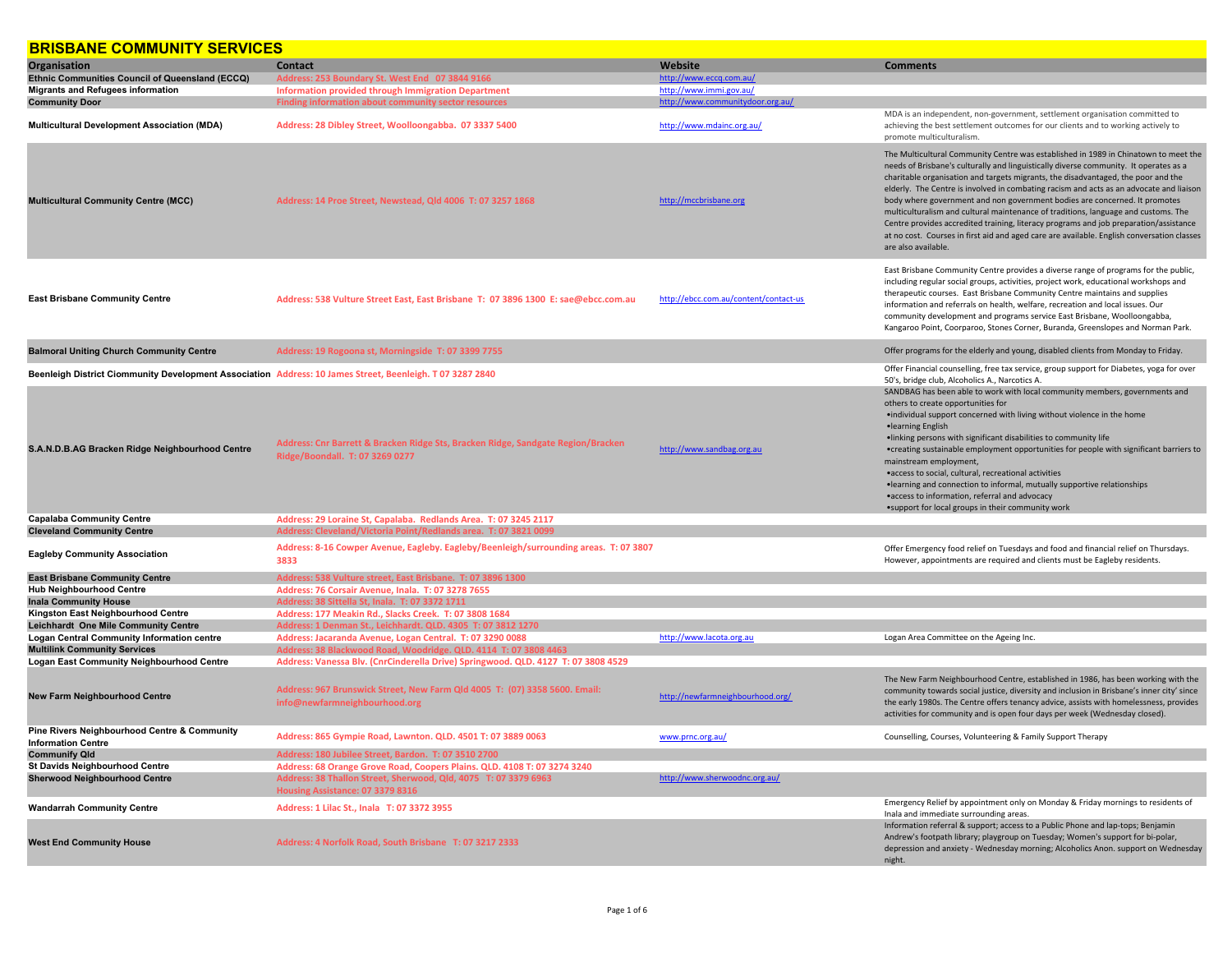| <b>Nundah Community Neighbourhood Centre</b>       | Address: 14 Station Street, Nundah, QLD 4012 T: 07 3260 6820 | http://www.nundahcc.org.au                            | centre managed by the Nundah Community Support Group Inc. The Nundah<br>Neighbourhood Centre provides: English and Other Language Classes, Meditation and<br>Yoga, Playgroup, Community Garden, Social Support & Counselling, Free Legal Services,<br>Information & Referrals, Tea/Coffee & Place to Relax, Access to Interpreting Services<br>and Internet Access |
|----------------------------------------------------|--------------------------------------------------------------|-------------------------------------------------------|--------------------------------------------------------------------------------------------------------------------------------------------------------------------------------------------------------------------------------------------------------------------------------------------------------------------------------------------------------------------|
| Zillmere Community Centre - also called North East | Address: 54 Handford Rd. Zillmere, Old 4034, T: 07 3865 2880 | http://www.necsg.org.au/content.php?pageid=1320100659 |                                                                                                                                                                                                                                                                                                                                                                    |
| <b>Community Support</b>                           |                                                              | &getsubnavid=1333366449                               |                                                                                                                                                                                                                                                                                                                                                                    |
| <b>BRISBANE DIRECTORY</b>                          |                                                              | http://www.brisbane-australia.com/directory/          |                                                                                                                                                                                                                                                                                                                                                                    |
|                                                    |                                                              |                                                       |                                                                                                                                                                                                                                                                                                                                                                    |

The Nundah Neighbourhood Centre/Nundah Community Legal Service is a drop in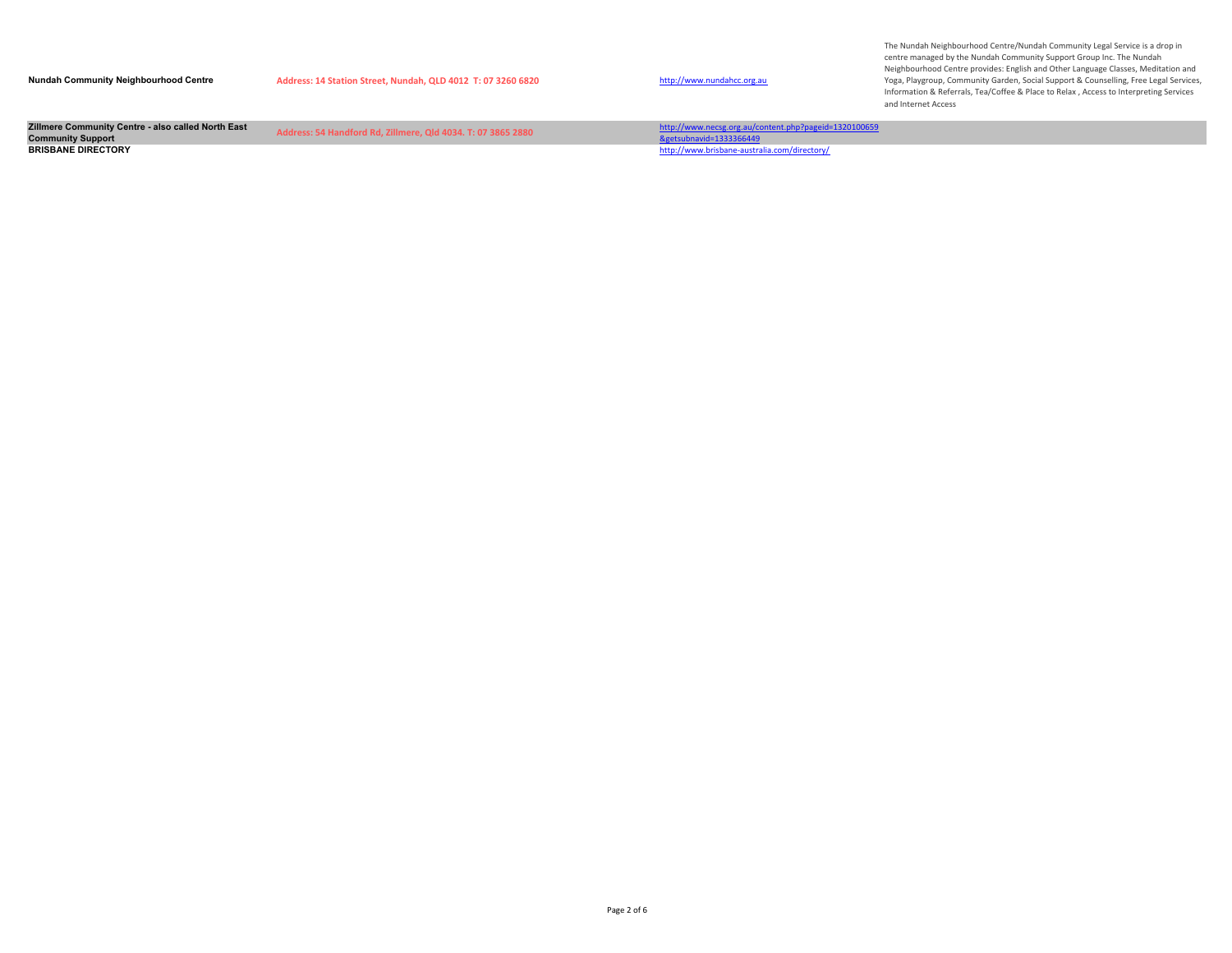| <b>NON-PROFIT ORGANISATIONS</b>                                                               |                                                                                                                                               |                                                |                                                                                                                                                                                                                                                                                                                                                                                                                                                                                                                                                                                                                                                                     |
|-----------------------------------------------------------------------------------------------|-----------------------------------------------------------------------------------------------------------------------------------------------|------------------------------------------------|---------------------------------------------------------------------------------------------------------------------------------------------------------------------------------------------------------------------------------------------------------------------------------------------------------------------------------------------------------------------------------------------------------------------------------------------------------------------------------------------------------------------------------------------------------------------------------------------------------------------------------------------------------------------|
| THE COMMUNITY PLACE                                                                           | Address: 84 Kedron Park Road, Wooloowin 07 3857 1152 - Office.                                                                                |                                                | Community resource - offers counselling, child care, conversational English to adults,<br>tutoring in English to adults, homework clubs for young people.                                                                                                                                                                                                                                                                                                                                                                                                                                                                                                           |
| Brisbane Youth Service                                                                        | The service operates in three areas of Brisbane                                                                                               | http://www.brisyouth.org/                      | Brisbane Youth Service is a community-based organisation that works with homeless<br>and at-risk young people aged 12-25 years and their children. It provides a<br>comprehensive range of services in areas including housing, physical health, mental<br>health, drug and alcohol, education and parenting.                                                                                                                                                                                                                                                                                                                                                       |
| <b>Brisbane Youth Service</b>                                                                 | Valley Service Hub - 42 McLachlan St Fortitude Valley, ph 3252 3750                                                                           |                                                |                                                                                                                                                                                                                                                                                                                                                                                                                                                                                                                                                                                                                                                                     |
| <b>Brisbane Youth Service</b>                                                                 | Centre for Young Women - 5 Zillah St Stones Corner, ph 3847 9633                                                                              |                                                |                                                                                                                                                                                                                                                                                                                                                                                                                                                                                                                                                                                                                                                                     |
| <b>Brisbane Youth Service</b>                                                                 | Centre for Young Families - 96 Breakfast Creek Rd Newstead, ph 3254 2955                                                                      |                                                |                                                                                                                                                                                                                                                                                                                                                                                                                                                                                                                                                                                                                                                                     |
| Multicultural Development Association (MDA) Inc                                               | Brisbane Head Office: 07 3337 5400. 28 Dibley Street, Woolloongabba 4102                                                                      | http://www.mdainc.org.au/                      | MDA is an independent, non-government, settlement organisation committed to<br>achieving the best settlement outcomes for our clients and to working actively to<br>promote multiculturalism.                                                                                                                                                                                                                                                                                                                                                                                                                                                                       |
| <b>QPASTT (Queensland Program of Assistance to</b><br><b>Survivors of Torture and Trauma)</b> | Address: 28 Dibley Street, Woolloongabba, Qld, 4102.T: 07 3391 6677 ALSO 90 Wembley<br>Road (cnr Benz St.) Logan Central 4114 T: 07 3089 4310 | http://www.qpastt.org.au/                      | The Queensland Program of Assistance to Survivors of Torture and Trauma (QPASTT)<br>provides flexible and cultural sensitive services to promote the health and wellbeing of<br>people who have been tortured or who have suffered refugee related trauma prior to<br>migrating to Australia.                                                                                                                                                                                                                                                                                                                                                                       |
| Club 139 Inc                                                                                  | Address: 505 Brunswick Street, Fortitude Valley, Qld, 4006, 07 3254 1144                                                                      | http://139club.com.au                          | This is a place for people experiencing homelessness. It provides food and access to a<br>range of support services aimed at social inclusion. 139 Club Inc provides a range of<br>Day Services, Welfare Services, Family Support Services, Visiting Services and<br>Community Development Initiatives to the 300+ clients that access our service each<br>day. The 139 Club Inc is a significant provider of social support to individuals and<br>families experiencing homelessness within the inner city and inner north Brisbane area.                                                                                                                          |
| <b>Harmony Place</b>                                                                          | Address: 30 Shottery Street, Yeronga Qld 4104.07 3848 1600                                                                                    | http://www.harmonyplace.org.au/                | Provides cultural and other support for persons from culturally and linguistically<br>diverse backgrounds. Various services including driving literacy, child minding, literacy<br>and numeracy support, wellbeing (mental health support), community activities and<br>advocacy                                                                                                                                                                                                                                                                                                                                                                                    |
| Mercy Family Services Romero Centre                                                           | Address: 20 Dutton Str, Dutton Park. 07 3013 0100                                                                                             | www.mercyfamilyservices.org.au/romero-centre/  | The Romero centre was set up by the Sisters of mercy to support refugees and asylum<br>seekers and continues to support humanitarian entrants and refugees with the aims<br>of: To provide a place of respect and acceptance, hospitality and friendship to all<br><sup>o</sup> To support the needs of refugees who were on temporary protection visas and<br>support their recovery<br><sup>o</sup> To offer practical and immediate assistance and be available and accessible to<br>refugees who need help<br>. To be a base for human rights advocacy and community education<br><sup>o</sup> To support the community identity of people who came as refugees |
| <b>Australian Red Cross</b>                                                                   | Address: Humanity Place, 49 Park Street, Milton. 07 3367 7222 or Freecall 1300 554 419                                                        | www.redcross.org.au                            | Australian Red Cross provide specialist support to humanitarian entrants and refugees.<br>Assistance in employment services and other more general assistance, support or<br>advocacy work                                                                                                                                                                                                                                                                                                                                                                                                                                                                          |
| <b>St Vincent de Paul</b>                                                                     | Address: Head Office, 10 Merivale Street, South Brisbane. General Enquiries: 07 3010<br>1000 Helpline: 07 3010 1096                           | www.vinnies.org.au                             | St Vincent de Paul provides services to refugees and humanitarian entrants in diverse<br>ways - clothing, food, language and literacy support, financial assistance, settlement<br>services. There is also a Helpline for emergency services including food, furniture, no<br>interest loans.                                                                                                                                                                                                                                                                                                                                                                       |
| <b>Salvation Army</b>                                                                         | Brisbane Central Community Services Centre, 398 St Paul's Terrace, Fortitude Valley T:<br>3252 8608. Information Careline: 1300 36 36 22      | http://salvos.org.au/                          | The Salvation Army's mission is to "save souls, grow saints and serve suffering<br>humanity".                                                                                                                                                                                                                                                                                                                                                                                                                                                                                                                                                                       |
| The Smith Family                                                                              | Address: Level 1, 38 Hope St, South Brisbane 4101. Information line: 07 3115 6200                                                             | http://www.thesmithfamily.com.au/site/page.cfm | The Smith Family is a children's charity helping disadvantaged Australian children to<br>get the most out of their education, so they can create better futures for themselves                                                                                                                                                                                                                                                                                                                                                                                                                                                                                      |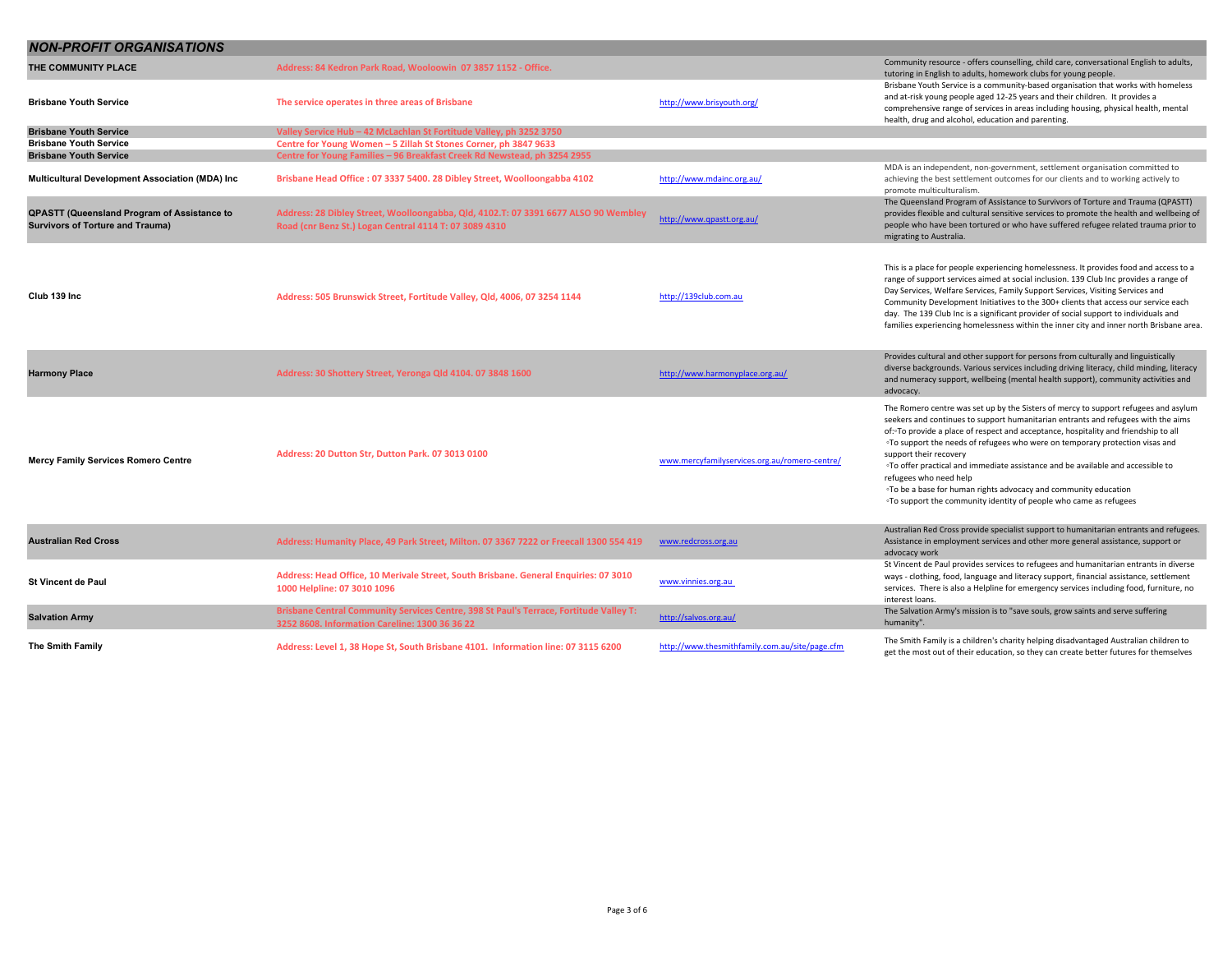## *EMERGENCY RELIEF*

| <b>Acacia Ridge</b>             | Community Food Centre, 21 Hanify Street, Acacia Ridge. 07 3277 4893                                                | Not all emergency relief locations have a website presence                   | The Emergency Relief will vary with each community organisation. Emergency relief<br>can be food, food parcels, prescriptions. Vouchers for telephone, assistance to pay bills<br>(electricity or rent, telephone), transport, help with tenacy issues and rental, financial<br>support and financial counselling, no interest loans scheme (up to \$1000), crisis<br>support, clothing. It is important to ring the different organisations and find out what<br>support and information is available.                                     |
|---------------------------------|--------------------------------------------------------------------------------------------------------------------|------------------------------------------------------------------------------|---------------------------------------------------------------------------------------------------------------------------------------------------------------------------------------------------------------------------------------------------------------------------------------------------------------------------------------------------------------------------------------------------------------------------------------------------------------------------------------------------------------------------------------------|
| Aspley                          | Aspley Care, 479 Robinson Road West, Aspley 07 3862 7145                                                           |                                                                              |                                                                                                                                                                                                                                                                                                                                                                                                                                                                                                                                             |
| <b>Bald Hills</b>               | World Harvest Ministries, 53 Telegraph Rd, Bald Hills. 07 3261 4555                                                |                                                                              |                                                                                                                                                                                                                                                                                                                                                                                                                                                                                                                                             |
| Bardon                          | The Pantry, 180 Jubilee Terrace, Bardon, 07 3510 2700                                                              |                                                                              |                                                                                                                                                                                                                                                                                                                                                                                                                                                                                                                                             |
| <b>Cannon Hill</b>              | Cannon Hill Family Support Centre, 29 Beauvardi St, Cannon Hill. 07 3399 5671                                      |                                                                              |                                                                                                                                                                                                                                                                                                                                                                                                                                                                                                                                             |
| Chermside                       | Burnie Brae, 60 Kuran St, Chermside. 07 3624 2121                                                                  |                                                                              |                                                                                                                                                                                                                                                                                                                                                                                                                                                                                                                                             |
| Chermside                       | All saints Church, 501 Hamilton Street, Chermside. Parish Office: 07 3359 2062. Emergency<br>assistance: 3359 2012 |                                                                              |                                                                                                                                                                                                                                                                                                                                                                                                                                                                                                                                             |
| <b>City - Salvation Army</b>    | Brisbane Central Community Welfare Centre, 398 St Paul's Terrace, Fortitude Valley. T:<br>3252 8608                | http://salvos.org.au/contact-us/find-the-salvos-near-<br>vou/divisions/sald/ |                                                                                                                                                                                                                                                                                                                                                                                                                                                                                                                                             |
| <b>City - Botanical Gardens</b> | (near River Stage) Ecumenical Coffee Brigade-Sober Outreach. 07 3831 8219                                          |                                                                              |                                                                                                                                                                                                                                                                                                                                                                                                                                                                                                                                             |
|                                 | Kemp Place, Brisbane (near Fire Brigade) 07 3831 8219                                                              |                                                                              |                                                                                                                                                                                                                                                                                                                                                                                                                                                                                                                                             |
|                                 | Wickham Park, Brisbane (opposite Good Earth Hotel) 07 3831 8219                                                    |                                                                              |                                                                                                                                                                                                                                                                                                                                                                                                                                                                                                                                             |
| Clayfield                       | Australian Community Safety & Research Organisation Inc, T:07 3262 6001                                            |                                                                              | Provides home maintenance and safety assistance for elderly people.                                                                                                                                                                                                                                                                                                                                                                                                                                                                         |
| Communify                       | 180 Jubilee Terrace Bardon, Qld 4065. Enquiries: 07 3510 2700; admin@communify.org.au www.communify.org.au         |                                                                              | Communify uses an integrated recovery focussed approach to assist people<br>experiencing mental health issues. Communify offers access the following services:<br>case management, one-on-one social support, lifestyle and household support,<br>budgeting and financial assistance, exercise and leisure activities, transport planning<br>and training, information and referral, linking to training and employment services,<br>housing and tenancy infomration, domestic assistance and linking to parenting and<br>family education. |
| Deagon                          | Sandgate Uniting Church, 116 Board Street, Deagon. 07 3869 0277                                                    |                                                                              |                                                                                                                                                                                                                                                                                                                                                                                                                                                                                                                                             |
| <b>Everton Park</b>             | Nexus Care, 151 Flockton St, Everton Park. 07 3353 1377                                                            |                                                                              |                                                                                                                                                                                                                                                                                                                                                                                                                                                                                                                                             |
| <b>Everton Park</b>             | Reach our Community and Family Centre. 36 Baden Powell Street, Everton Park. 07 3355<br>7444                       |                                                                              |                                                                                                                                                                                                                                                                                                                                                                                                                                                                                                                                             |
| <b>Fortitude Valley</b>         | Café One (Mission Australia(), Shop 56, 256 Wickham Street, Fortitude Valley. 07 3252<br>3572                      |                                                                              |                                                                                                                                                                                                                                                                                                                                                                                                                                                                                                                                             |
| <b>Fortitude Valley</b>         | Cathay Club, 161 Wickham Terrace, Fortitude Valley. 07 3252 9066                                                   |                                                                              |                                                                                                                                                                                                                                                                                                                                                                                                                                                                                                                                             |
| <b>Fortitude Valley</b>         | 139 Club Inc, Homeless Drop In Centre, 505 Brunswick, St, Fortitude Valley. 07 3254 1144                           |                                                                              |                                                                                                                                                                                                                                                                                                                                                                                                                                                                                                                                             |
| <b>Fortitude Valley</b>         | The Pantry-Holy Trinity Anglican Church, 874 Ann Street, Fortitude Valley. T: 07 3852 4877                         |                                                                              |                                                                                                                                                                                                                                                                                                                                                                                                                                                                                                                                             |
| Goodna                          | Anglican Welfare, 73 Alice street, Goodna. 07 3818 0945                                                            |                                                                              |                                                                                                                                                                                                                                                                                                                                                                                                                                                                                                                                             |
| Goodna                          | Goodna Neighbourhood House, 33 Queens Street, Goodna. 07 3818 1648                                                 |                                                                              |                                                                                                                                                                                                                                                                                                                                                                                                                                                                                                                                             |
| Goodna                          | Shiloh Christian Care, 72 Redbank Plains Road, Goodna. 07 3288 5966                                                |                                                                              | Food Assistance only. Restricted geographical area.                                                                                                                                                                                                                                                                                                                                                                                                                                                                                         |
| Greenslopes                     | Salvation Army, 7/481 Logan Road, Greenslopes. 07 3394 4184                                                        |                                                                              |                                                                                                                                                                                                                                                                                                                                                                                                                                                                                                                                             |
| Ipswich                         | Ipswich Assist at Central Church, 20 Limestone Street, Ipswich. 07 3413 1070                                       |                                                                              | Assist with food parcels. Utility bills (not the full amount), and budgeting advice.                                                                                                                                                                                                                                                                                                                                                                                                                                                        |
| lpswich                         | Lutheran Church Emergency Relief Services, 32 Roderick Street, Ipswich. 07 3202 4035                               |                                                                              | Non-perishable food parcels only; NO emergency relief.                                                                                                                                                                                                                                                                                                                                                                                                                                                                                      |
| Kingston                        | Family & Kids Care Foundation Inc. 254 Jacaranda Ave., Kingston. 07 3808 5288                                      |                                                                              |                                                                                                                                                                                                                                                                                                                                                                                                                                                                                                                                             |
| Lawnton<br>Leichhardt           | Salvation Army, 27-29 Pocket Road, lawnton. 07 3285 2401                                                           |                                                                              |                                                                                                                                                                                                                                                                                                                                                                                                                                                                                                                                             |
|                                 | Community Care, 1 Denman Street, Leichardt. 07 3812 1270                                                           |                                                                              |                                                                                                                                                                                                                                                                                                                                                                                                                                                                                                                                             |
| Nundah                          | Baptist Union of QLD. North-East Church, 25 Chapel Street, Nundah. 07 3266 5266                                    |                                                                              |                                                                                                                                                                                                                                                                                                                                                                                                                                                                                                                                             |
| Riverview<br>Rosewood           | Riverview Community Centre, 138 Old Ipswich Road, Riverview 07 3816 2111                                           |                                                                              | Tuesday, Wednesday and Thursday 9am - 3pm.                                                                                                                                                                                                                                                                                                                                                                                                                                                                                                  |
|                                 | Community Care, 19 School Street, Rosewood. 07 5464 1544                                                           |                                                                              |                                                                                                                                                                                                                                                                                                                                                                                                                                                                                                                                             |
| <b>South Brisbane</b>           | Ecumencial Coffee Brigade Inc., Kuripla Point (near Merivale Bridge). 07 3831 8219                                 |                                                                              | The Ecumenical Coffee Brigade supplies free of charge, on a daily basis, emergency<br>relief in the form of sandwiches, fruit, tea and coffee at predetermined times and<br>locations. These times and locations are as follows: 6.30am - Kemp Place (Opposite the<br>Fire Station) - not Tuesdays (ie 3 stops only) 7.00am - Wickham Park (Opposite the<br>Good Earth Hotel) 7.25am - South Brisbane (Kurilpa Point near Merivale Bridge) 7.45am<br>- City Botanical Gardens (Near the River Stage). - not Wednesday (ie 3 stops only)     |
| <b>South Brisbane</b>           | Greek Welfare, 36 Browning Street, South Brisbane. 07 3844 3669                                                    |                                                                              | Tuesday and Thursday 10-12 and 2 - 4pm.                                                                                                                                                                                                                                                                                                                                                                                                                                                                                                     |
| <b>Spring Hill</b>              | Wesley Mission Brisbane Relief Service, 316 St Paul's Terrace, Fortitude Valley. T: 3216<br>1579                   |                                                                              |                                                                                                                                                                                                                                                                                                                                                                                                                                                                                                                                             |
| Taigum                          | Salvation Army, Cnr Roghan and Lemke Roads, Taigum. 07 3865 1416                                                   |                                                                              | Tuesday, Wednesday and Friday 9:30am - 3:30pm. Phone for an appointment and must<br>have a current (within the previous 7 days) Income statement from Centrelink.                                                                                                                                                                                                                                                                                                                                                                           |